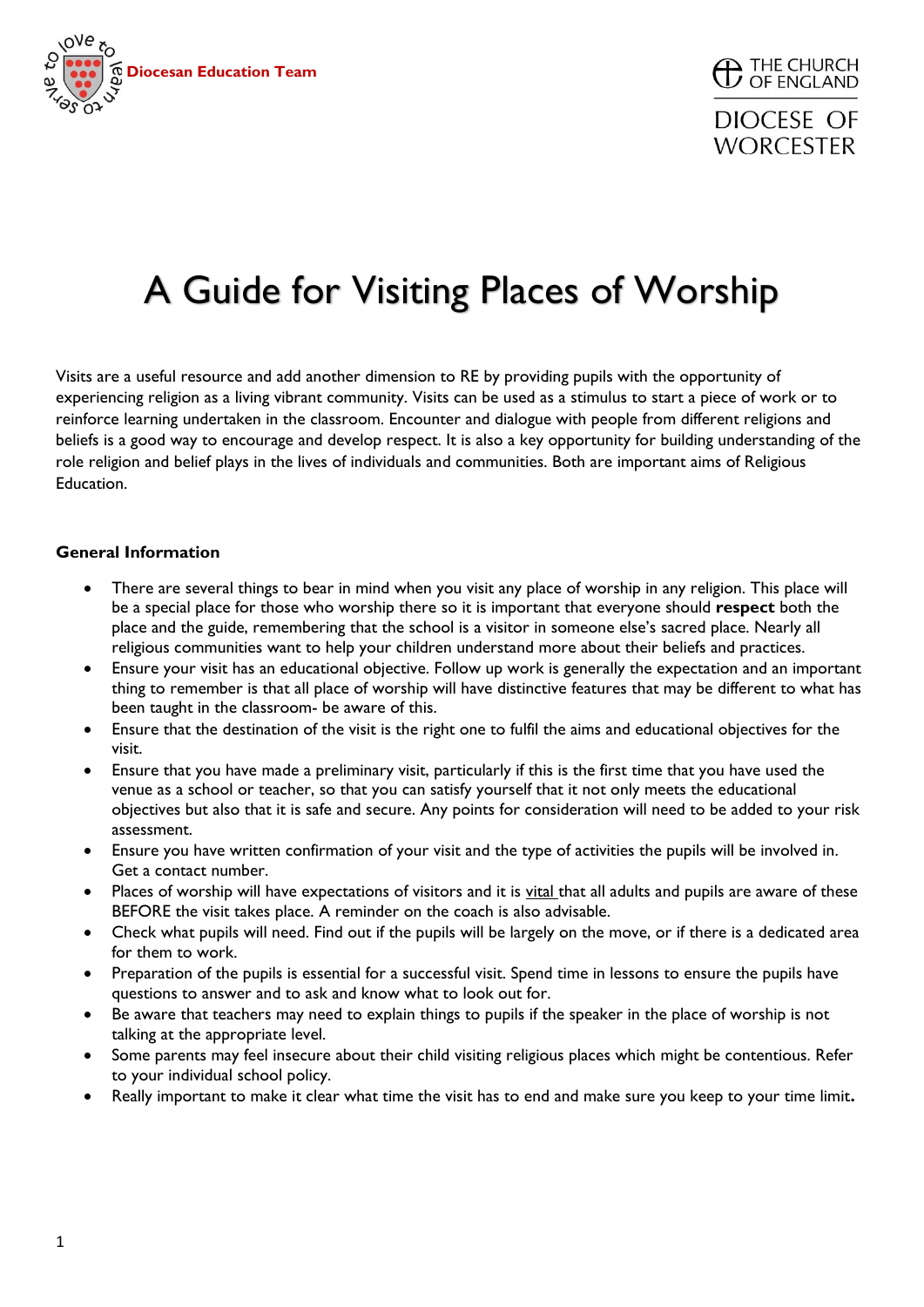



## **DIOCESE OF WORCESTER**

#### **Organising a School Visit to a Place of Worship**

Examples of aims for the visit:

- To experience the atmosphere inside the place of worship
- To learn about the purpose of the layout and furniture of the building, and how these reflect beliefs
- To investigate the significance of the symbols and objects
- To learn about the rituals and importance of this place to believers of that faith

#### Learning strategies

The minister, elder or guide in attendance should be clearly briefed about the purpose of the visit and the needs of the pupils namely for them to have time to reflect and that the explanations given should be appropriate to their understanding of the religion.

Pupils should have opportunities to -

- ask appropriate questions
- reflect on the atmosphere, symbols and objects around them
- express their impressions and ideas and experience silence and stillness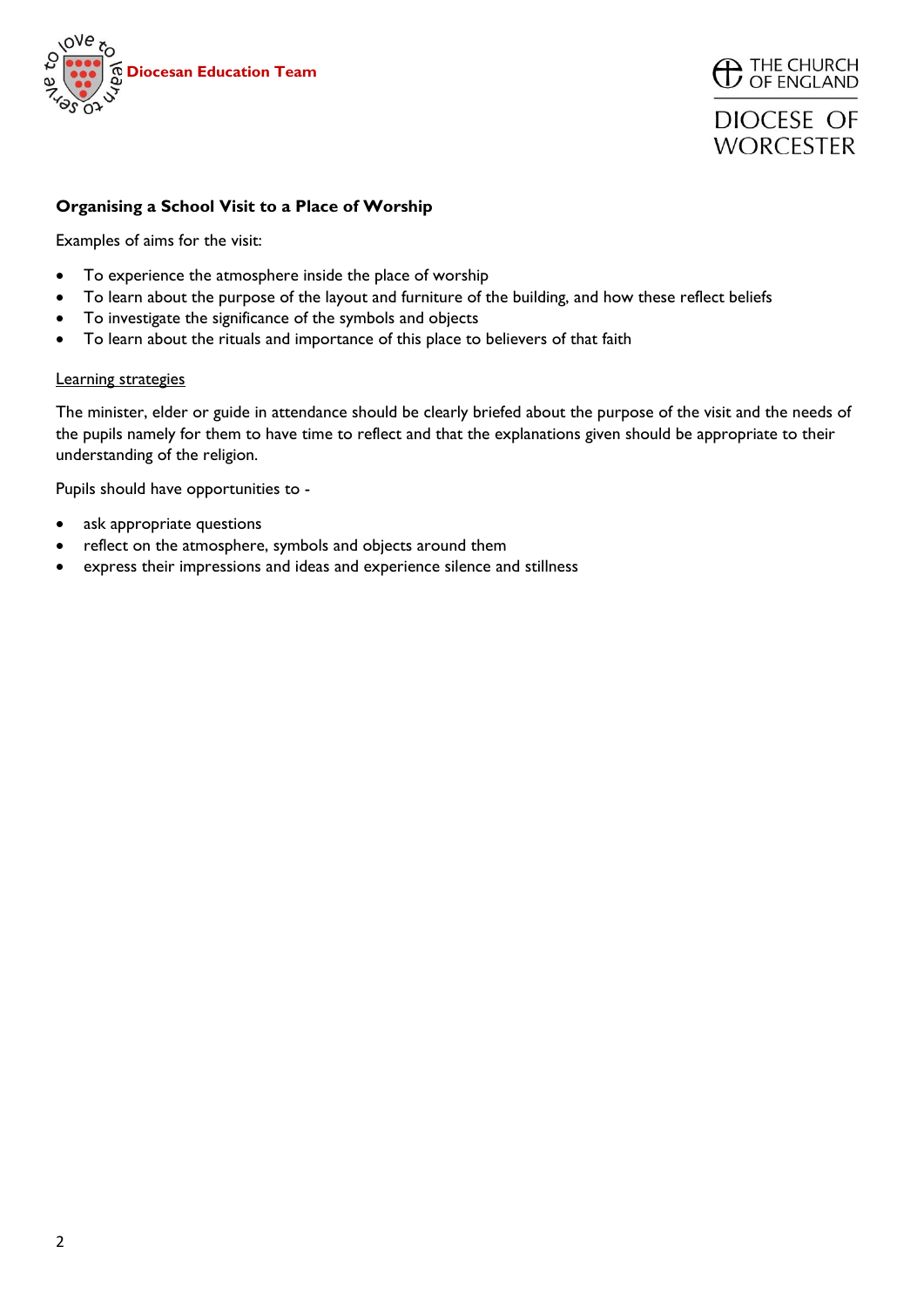



## **Visiting a Gurdwara – KS3**

#### **Clothing**

Clothing should be modest female staff – long skirt/loose trousers. Head covering is essential for everyone. A large clean handkerchief is adequate for male teachers and boys, and female teachers and girls are expected to use scarves. The gurdwara will usually have **some** head coverings for those who have forgotten them, but possibly not enough for a large group.

**Shoes** are **removed before** going into the gurdwara and put on the racks provided. **Pupils** should have clean and presentable socks or tights.

#### **Entering the Prayer Hall**

- In addition to covering your heads, visitors may be asked to wash their hands (Sikhs do so before entering to pray).
- On entering the **Prayer Hall,** the **Guru Granth Sahib** (the Sikh sacred scriptures) will be observed on a low platform, covered by a canopy. When Sikhs enter, they touch the floor this with their forehead and offer a gift such as food and money.
- Visitors **may** also **bow** in similar fashion as a mark of **respect or stand for a few minutes before the Guru Granth Sahib in silence also as a sign of respect.**
- No gift is demanded from any visitor, but it would be appreciated if the teachers on behalf of the school wish to make one – leave it with the other gifts.
- Seating is on the floor which is carpeted. Men and women sometimes sit in separate groups, but everyone should avoid their feet being pointed towards the Guru Granth Sahib, or their backs being turned towards it – both those positions are considered disrespectful.

#### **Worship and sacred food**

- **No food should be brought into the gurdwara.**
- If you arrive during worship, pupils will normally be expected to sit alongside the worshippers, but of course **do not have to join in.**
- At the end of the worship visitors may be offered **Karah Prashad** (holy food). This is a sweet mixture that has **been** blessed during the service and is given to everyone to signify that **all are equal.** ) This is usually given in cupped hands and eaten immediately. If you are uncertain about your ability to eat a lot of this food – Say "very small portion" to the Sewadar (volunteer) serving the Karah Parshad
- If you do not want to eat this food, a polite 'no thank you' will suffice- teachers can explain this in advance to the gurdwara.
- The same applies to **langar** (the food served in the communal kitchen at the gurdwara) since this also may be blessed – head covering should be maintained because of this.
- The langar is a meal to which all visitors are welcomed. However only accept what you are prepared to eat rather than leave any food – **pupils will need to be reminded of this.**

#### **The gurdwara is**

The Sikh community -the secretary, the elder

#### **What to look for**

Guru Granth Sahib Palki – canopy which forms part of the Guru's platform Chauri – whisk waved over the Guru Granth Sahib to avoid dust contaminating it. Ik Onkar – the symbol that represents the One Supreme Reality Musical Instruments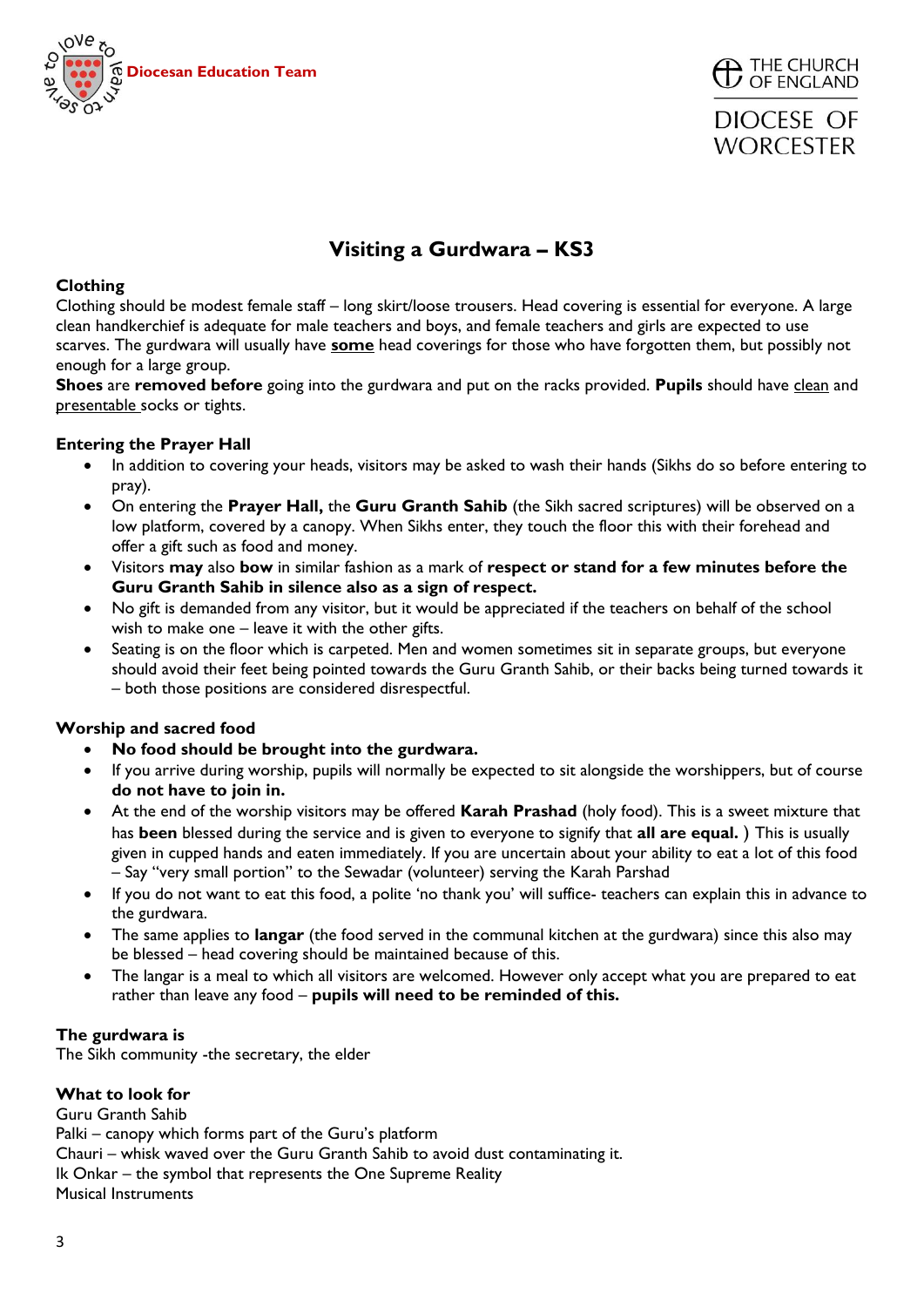



## **Visiting a Church**

#### **Clothing**

There are no particular requirements with regard to clothing except that it should be modest

#### **Entering the Church**

Most churches have pews or rows of seats, although in Orthodox Churches most people stand for worship. Christians will not expect visitors to bow or show other outward respect to the altar.

#### **Worship and sacred food**

School visits would not normally take place when there is a service in progress. However, if you ask, a minister may arrange for aspects of a ritual or service to be re-enacted.

#### **What to look for Banners** Stained glass windows Architecture Kneelers Symbols

## **Visiting a Synagogue**

#### **Clothing**

Clothing should be modest and girls should not wear trousers. Married female teachers, male teachers and boys should cover the heads when visiting any synagogue.

#### **Entering a place of worship**

In Orthodox synagogues, women will sit in a separate balcony or gallery area during worship.

#### **Worship and Sacred Food**

No food should be brought into the synagogue. No sweets or chewing gum. It is unlikely a service will be taking place as synagogues will not usually accept visits then.

#### **What to look for**

The Ark Menorah Scrolls/scroll covers Ner Tamid – eternal light Bimah Yad Ten commandments Women's gallery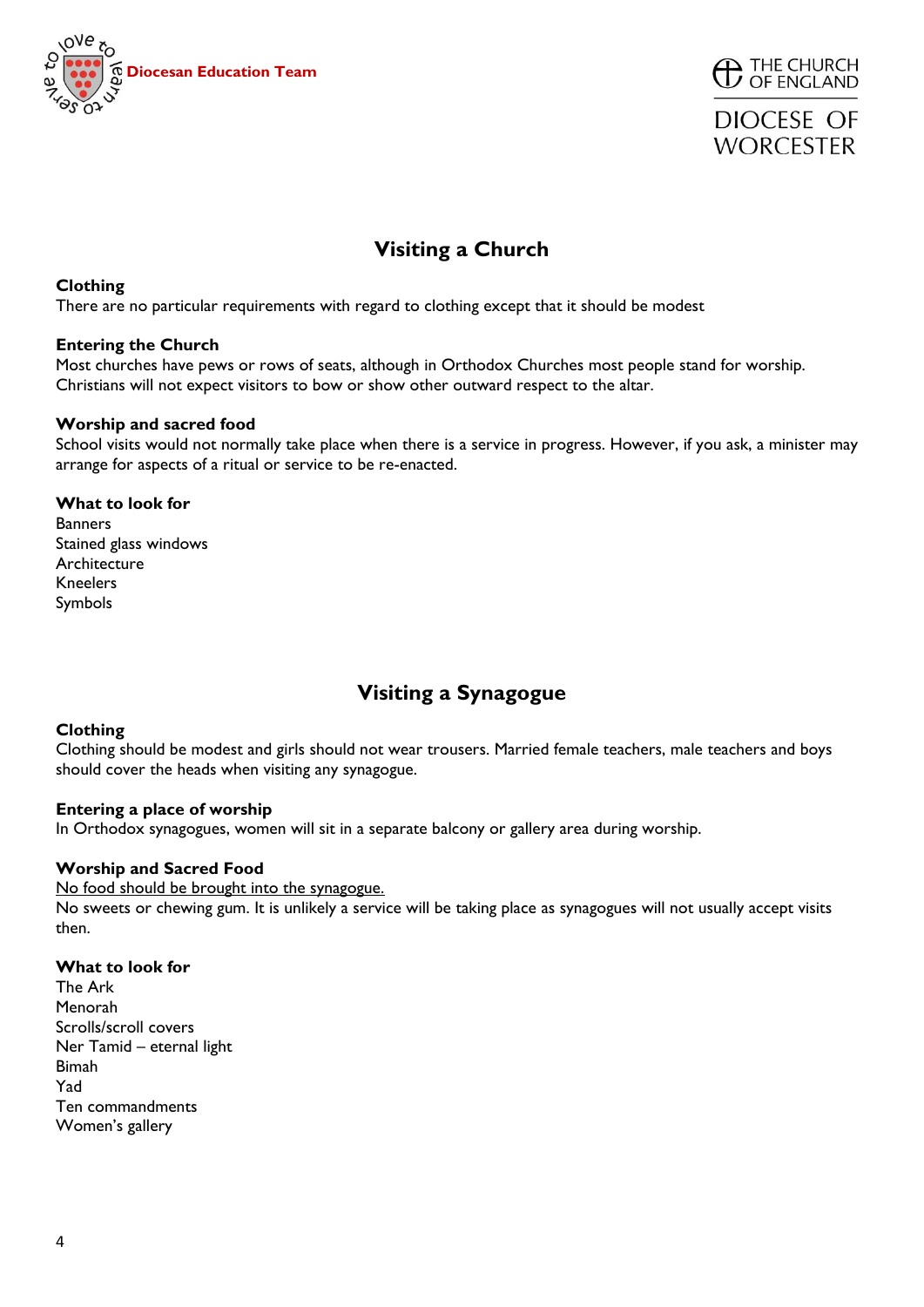



## **Visiting a Mosque**

#### **Clothing**

No shorts, skimpy tops. A headscarf – check when you phone, if the mosque requires you to wear them. Shoes are removed before going into the prayer hall and put on the racks provided or wrapped in a plastic bag and taken into the hall.

#### **Entering the Mosque**

Where women attend the mosque, men and women usually go in by separate entrances. Visitors may be greeted in Arabic. Visitors may be greeted with the Arabic, 'As salaam-u-'alaikam' ('peace be upon you') and the correct response is, 'Wa' alaikam-us-usalaam' ('peace be upon you too'). Staff should not expect to shake hands with the opposite sex.

#### **Entering the Prayer Hall**

The school party should go quietly into the prayer hall, and sit on the floor, with legs tucked in or crossed. Pupils should sit facing the Qiblah (the wall with the niche or alcove in it, indicating the direction of Mecca); however, it is considered disrespectful to sit with feet pointing towards the qibla wall, so preferable to sit with feet tucked underneath or to the side. Medical conditions are exempt from this so mention any medical issues when you confirm

#### **Worship and Sacred Food**

No food should be brought into the Mosque. No sacred food will be offered to visitors at a mosque. Visitors are asked to remove their shoes and act respectfully in the prayer hall

#### **Notes**

The main prayer hall is often used only by the men, and a separate room is provided for women. Where men and women pray in the same hall, they remain in separate groups.

#### **What to look for**

Rack for removing shoes Women observing heads and arms Architecture Rooms for wudu – washing Prayer mats Prayer clocks – 6 times of prayer Minbar- pulpit where the imam stands to deliver sermons Qiblah wall – direction of Mecca

## **Visiting a Mandir (Hindu)**

#### **Clothing**

Clothing should be modest and no head covering are not usually required. Shoes are removed before going into the temple and put on the racks provided.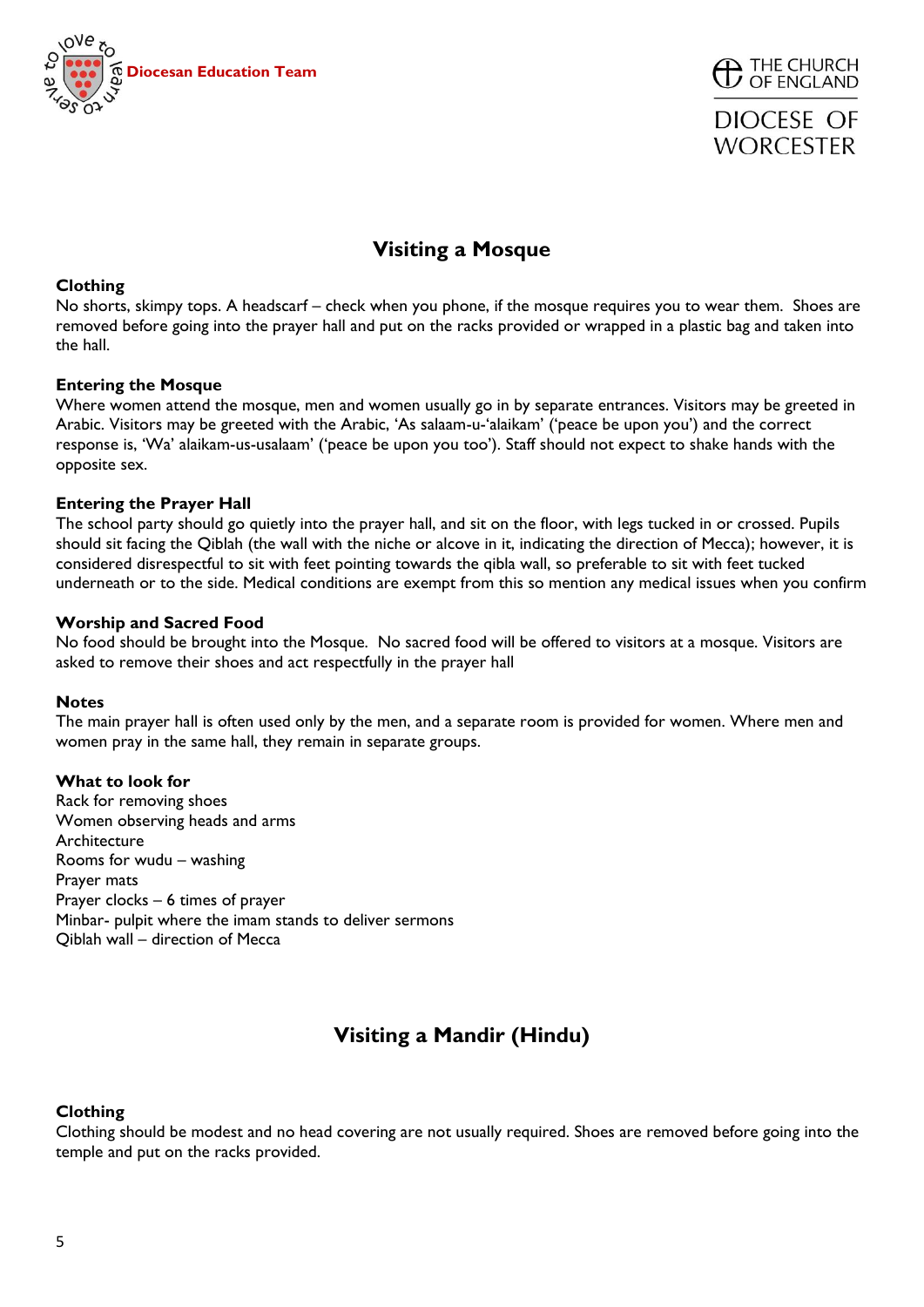



**DIOCESE OF WORCESTER** 

#### **Entering the temple area**

There may be a bell for worshippers (only) to ring. Children should walk **quietly** and find a place to sit on the floor (usually carpeted). In some temples men and boys sit on one side of the room and women and girls on the other. Pupils should sit with legs crossed, or with legs pointing to one side- it is considered disrespectful to sit with legs

forward and feet pointing towards the sacred area of the front of the temple. In some mandirs guests may be expected to **stand** as a sign of respect during **arti** the ceremony of blessing with fire).

#### **Worship and Sacred Food**

No food should be brought into the mandir. There is no expectation that visitors should join in the **formal prayer and worship.** When Hindus go to the mandir, they usually take an offering such as **food or money** to give to the deities, visitors may give a small sum of money for the upkeep of the building.

After food is blessed, it becomes **sacred** and is called **prashad.** Often the prashad is in the form of sweets or fruit offered on a tray. Visitors **will** be offered some which can either be eaten there and then or taken home. If children take some, **they should receive it in cupped hands with the right hand uppermost. You can say a polite NO thank you.** If children have any allergies these can be explained when you speak to the guide.

Some Hindus meet in hired premises or in each other's homes. Most mandirs are in buildings adapted from other uses, and few are purpose built.

#### **What to look for**

Statues of the deities Lamps The priest Prasad Bell Music

### **Visiting a Buddhist Temple**

Buddhist places of devotion and worship vary considerably in style and practice.

#### **Clothing**

There are no particular requirements with regard to clothing except that it should be modest.

#### **Entering the shrine room**

Before entering the shrine room, shoes should be removed as a mark of respect. Inside the room, seating is generally on the floor and it is appropriate to sit quietly and reflect.

#### **Worship and sacred food**

No food should be taken into the temple. The shrine room is mainly a place for meditation and teaching. It is also a place for **PUJA – a way of expressing your devotion by means of offering flowers, lights, incense, food or other gifts.** There is no expectation that visitors will participate in this.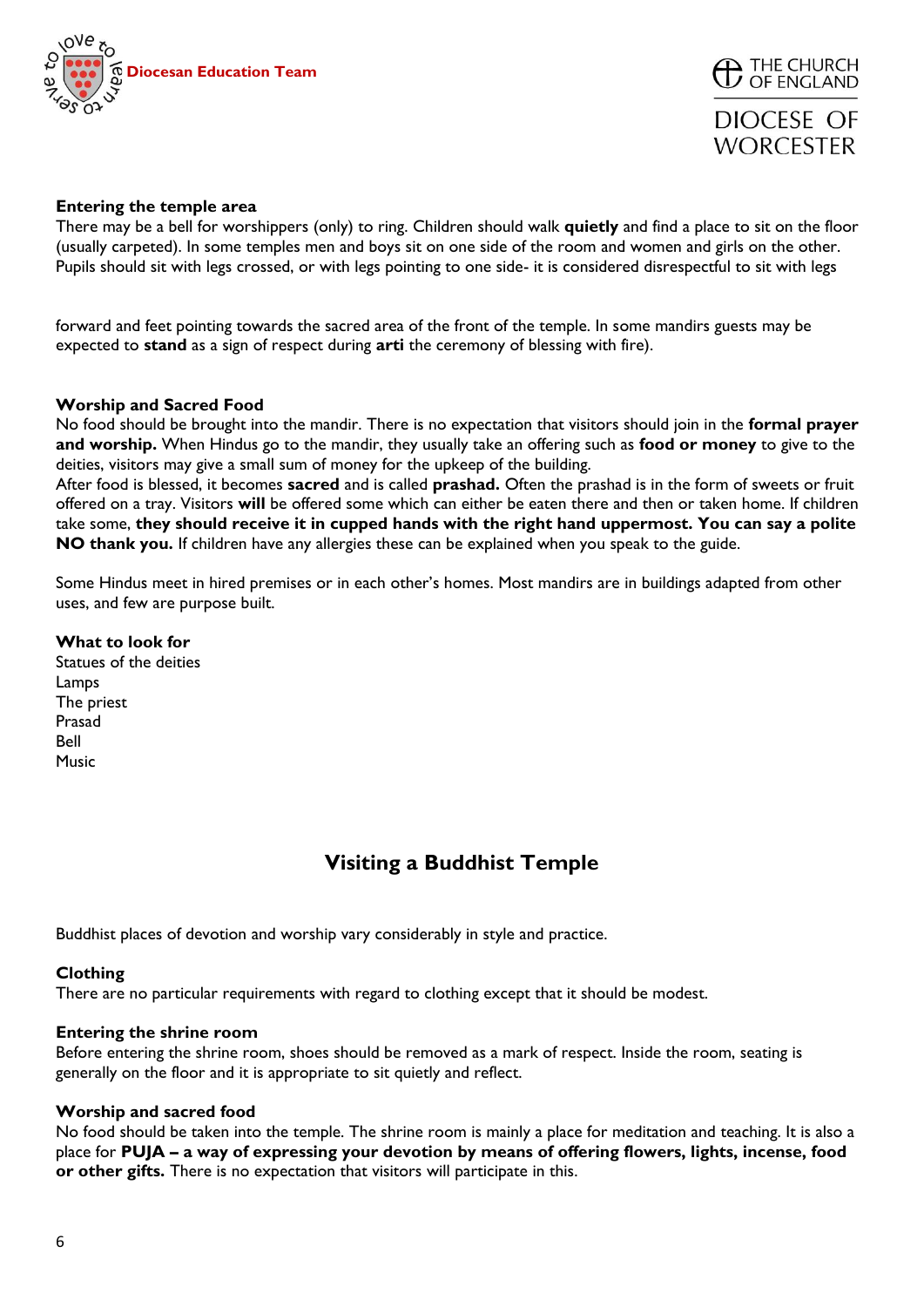



**DIOCESE OF WORCESTER** 

#### **What to look for**

**Candles** Incense Flowers Statues of the Buddha The monks Architecture Women covering heads and arms The shrine room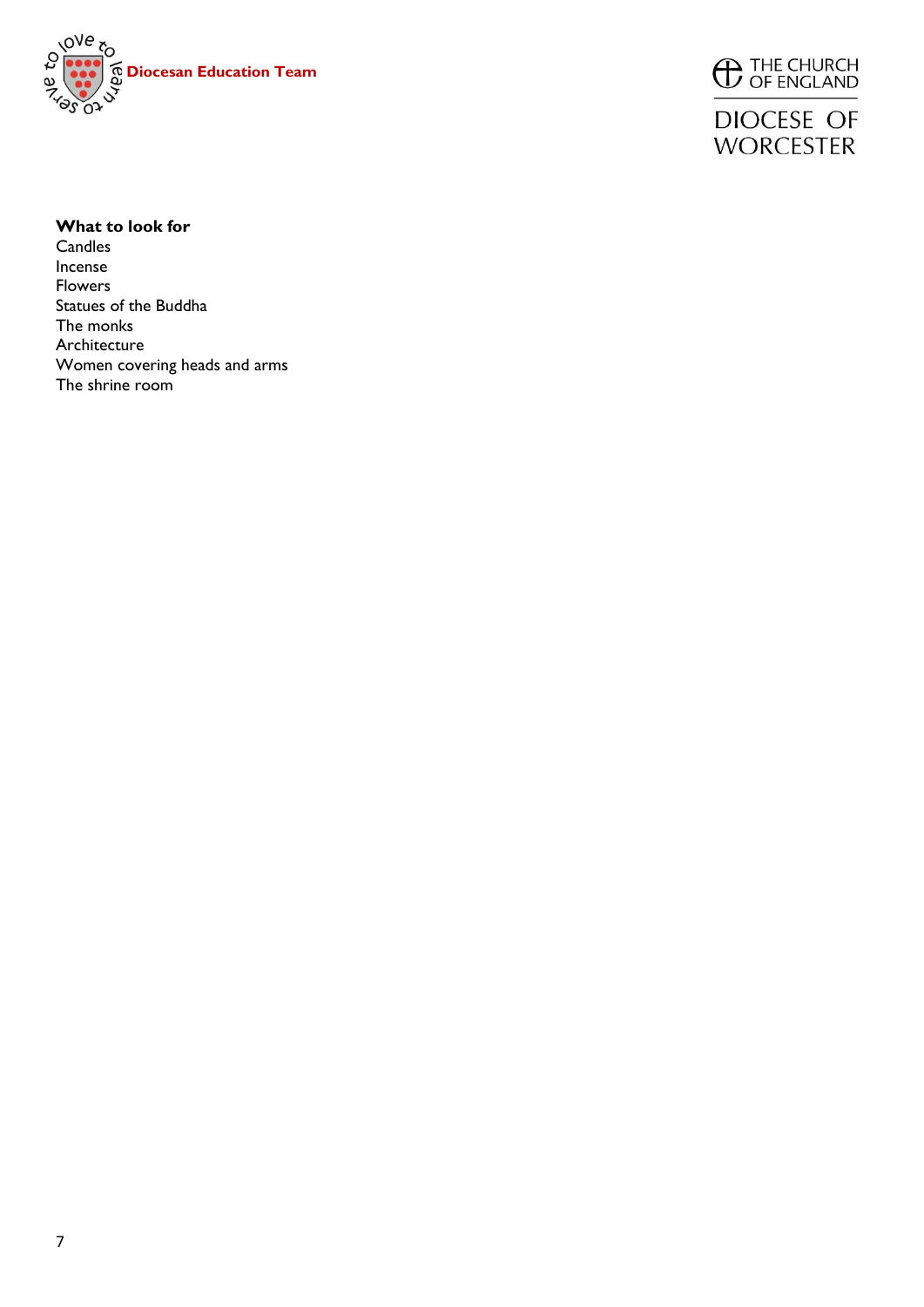





## **WORCESTER**

#### **Places of Worship and contacts in and around Worcestershire**

Below is a list of suggested places of worship which could be used to enhance the teaching and learning of RE. Please note that schools will need to carry out their own risk assessments in line with their schools' educational visits policy before carrying out a visit.

| Faith                          | <b>Address/ Key Contact</b>                                                                                                                                                                                                          |  | <b>Additional</b><br><b>Comments</b>                                                                                                                                                                                                                                                                 |
|--------------------------------|--------------------------------------------------------------------------------------------------------------------------------------------------------------------------------------------------------------------------------------|--|------------------------------------------------------------------------------------------------------------------------------------------------------------------------------------------------------------------------------------------------------------------------------------------------------|
| Worcestershire<br><b>SACRE</b> | Chris Giles, Head of RS South Bromsgrove High School<br>GL@Southbromsgrove.worcs.sch.uk                                                                                                                                              |  |                                                                                                                                                                                                                                                                                                      |
| Christianity                   | <b>Worcester Cathedral</b><br><b>Education Officer: Daniel Parnell</b><br>By Telephone - 01905 732919<br>By email - schools@worcestercathedral.org.uk<br>By letter - to The Education Officer, 8 College Yard,<br>Worcester, WRI 2LA |  | Visit plans bespoke<br>to your learning<br>aims and to meet<br>objectives of<br>Understanding<br>Christianity<br>curriculum<br>including place of<br>Christian Worship,<br>Pilgrimage, Prayer &<br>Communion, Full<br>Day or half day<br>visits. Cross<br>curricular links with<br>several subjects. |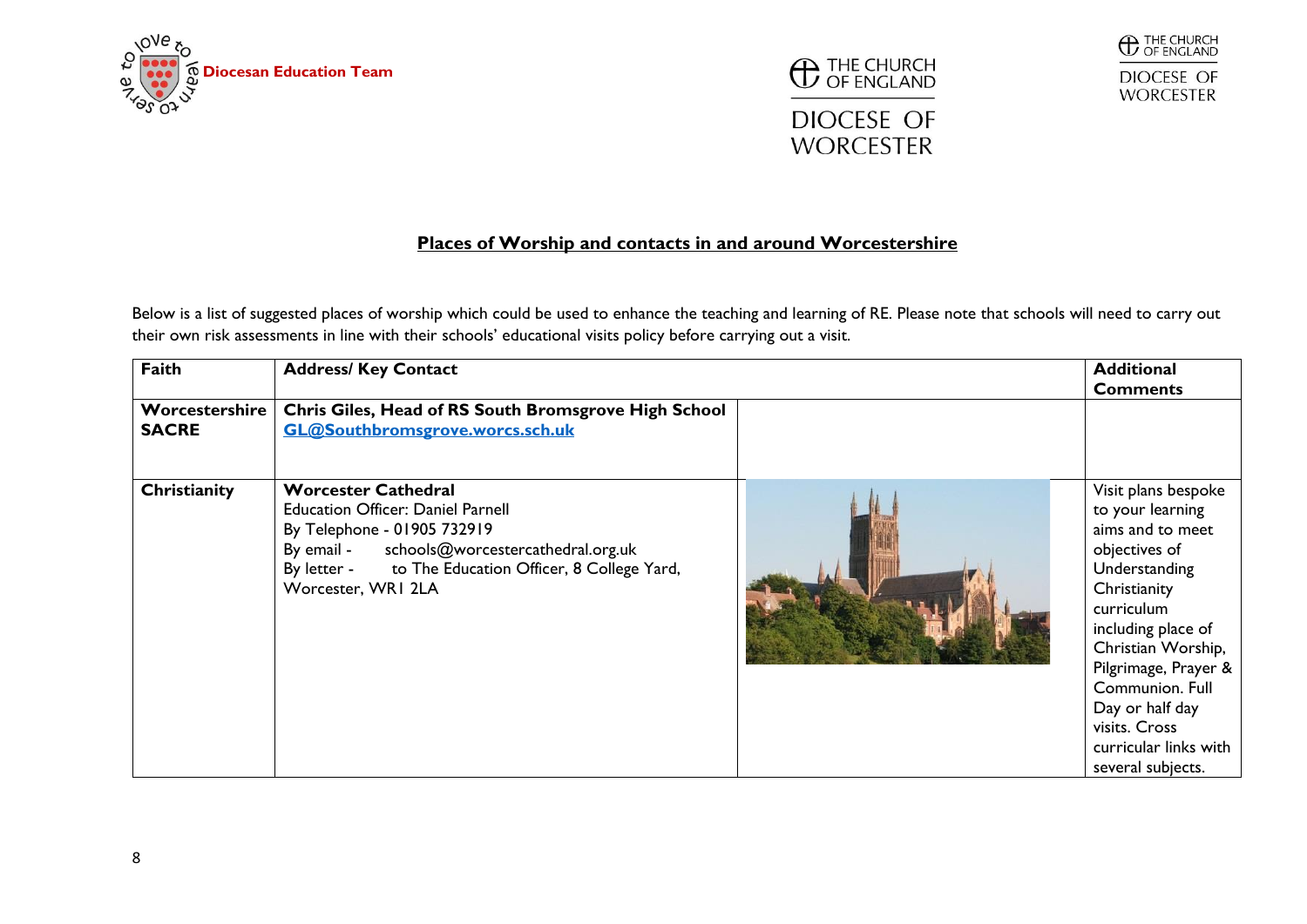





DIOCESE OF<br>WORCESTER

# DIOCESE OF<br>WORCESTER

| <b>Islam</b> | <b>Worcester Mosque</b><br>Address: Tallow Hill, Worcester WR5 IJU<br>Phone: 01905 20005<br><b>Mohammed Iqbal - Secretary/Treasurer</b><br>worcestermosque@gmail.com. | eautifulmosque.con | Hour/hour and a<br>half tour<br>Take off shoes<br>Visit shower area<br>Girls cover heads<br>Visit prayer room<br>Listen to call to<br>prayer<br>Q&A session |
|--------------|-----------------------------------------------------------------------------------------------------------------------------------------------------------------------|--------------------|-------------------------------------------------------------------------------------------------------------------------------------------------------------|
| <b>Islam</b> | <b>Central Masjid Worcester</b><br>Address: 86 Lowesmoor, WRI 2SB<br>worcestercentralmasjid@gmail.com<br>Ali Ahmed: 07540251527                                       |                    |                                                                                                                                                             |
| <b>Islam</b> | <b>Central Mosque - Redditch</b><br>Address: Jinnah Rd, Redditch B98 7ER<br>Phone: 01527 63834                                                                        |                    |                                                                                                                                                             |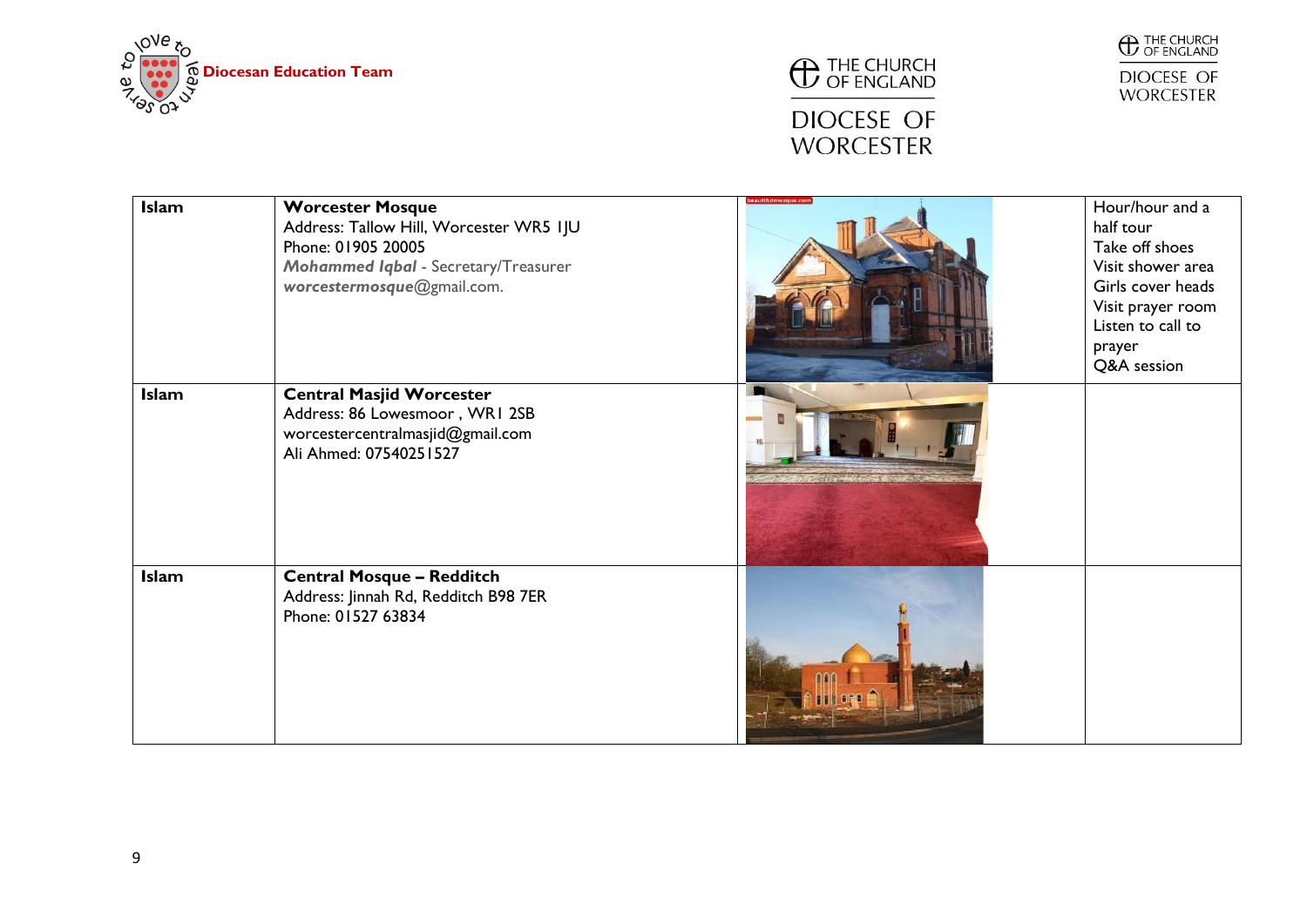





| <b>Islam</b> | <b>Birmingham Central Mosque</b><br>180 Belgrave Middleway,<br>Highgate, Birmingham<br>United Kingdom B12 0XS<br>Tel: 0121 440 5355<br>Email: enquiries@centralmosque.org.uk<br>Website: www.centralmosque.org.uk<br>For Group Visits: 0121 440 5355<br>Islamic Exhibition around the corner from the Mosque | <b>THILE</b><br>, 11   11   11   11   1 | 'Youth guide was<br>fantastic and made<br>the visit personal to<br>our children, who<br>were buzzing'                                                  |
|--------------|--------------------------------------------------------------------------------------------------------------------------------------------------------------------------------------------------------------------------------------------------------------------------------------------------------------|-----------------------------------------|--------------------------------------------------------------------------------------------------------------------------------------------------------|
| Judaism      | <b>BPS Birmingham Progressive Synagogue</b><br>I ROSELAND WAY, BIRMINGHAM<br>BI5 IHD<br>0121 634 3888<br>office @bps-pro-syn.co.uk<br>OFFICE@BPSJUDAISM.COM                                                                                                                                                  |                                         | Modern but very<br>child friendly.<br>Nr New St Station<br>Men and women<br>are allowed to sit<br>together.<br>No fee but<br>donation welcome<br>(£60) |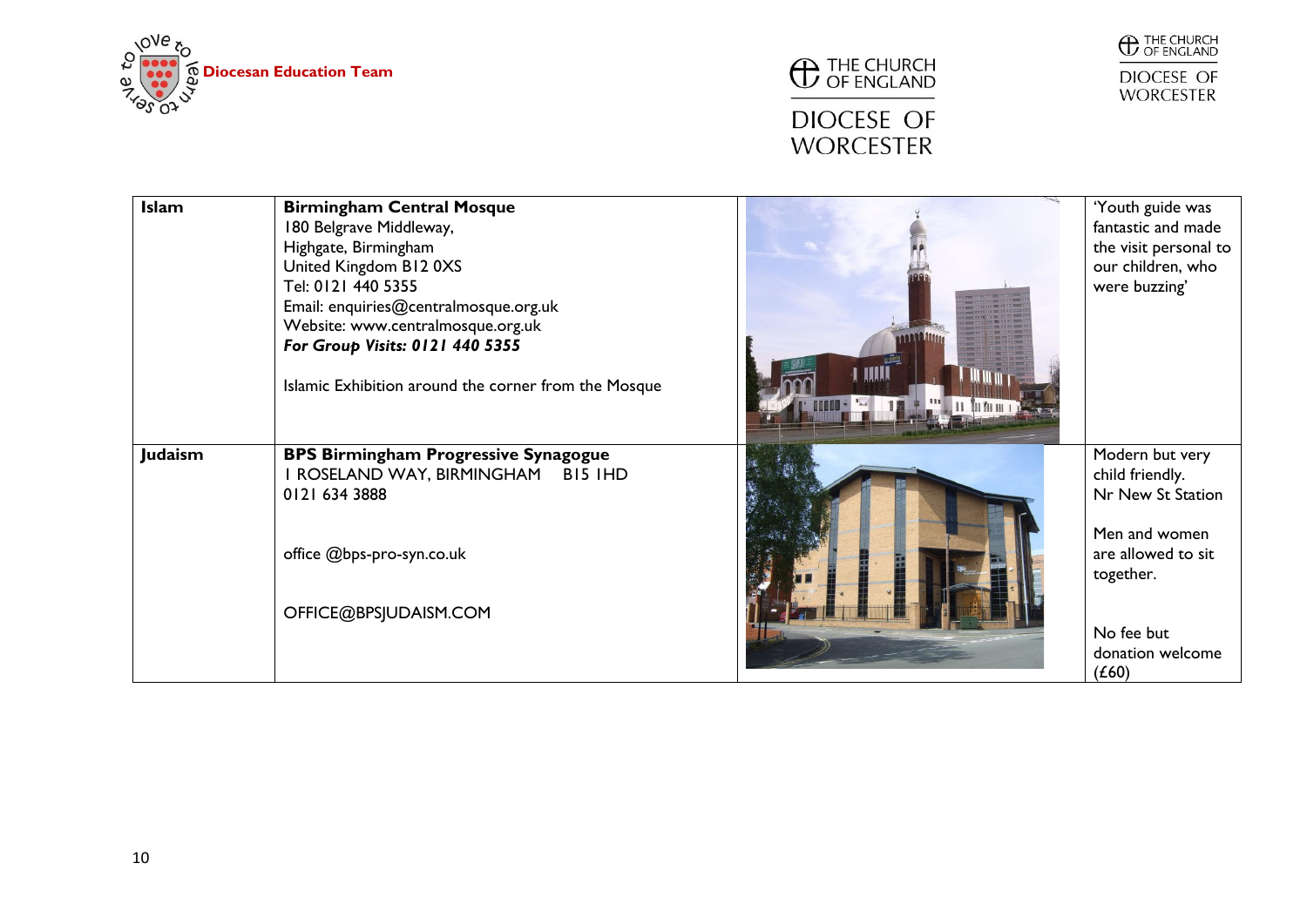



# DIOCESE OF<br>WORCESTER



DIOCESE OF<br>WORCESTER

| <b>Hinduism</b> | <b>Hindu Mandir</b><br>Dudley Road East<br><b>Tividale</b><br>West Midlands B69 3DU<br>England<br>Phone 0121 544 2256<br>Fax 0121 544 2257<br>http://www.venkateswara.org.uk/Home.aspx                                                                | Children very<br>welcome.<br>Served poppadum's<br>and lemon rice.                                        |
|-----------------|-------------------------------------------------------------------------------------------------------------------------------------------------------------------------------------------------------------------------------------------------------|----------------------------------------------------------------------------------------------------------|
| <b>Sikhism</b>  | <b>Gurdwara</b><br>Gurdwara Guru Nanak Nishkam Sewak Jatha<br>18-20 Soho Road<br>Handsworth<br>Birmingham<br><b>B21 9BH</b><br>Tel: 0121 551 1125<br>Email: visitors@gnnsj.org<br>Contact for SACRE: Jatinderpal Loyal<br>(jatinderpalloyal@gmail.com | Children are able<br>to sample foods,<br>curry naan etc.<br><b>Experience Prashad</b><br>in Worship Hall |
| <b>Buddhism</b> | Amida Mandala Buddhist Temple<br>34 Worcester Road<br>Malvern<br>WR14 4AA<br>Tel 01684 572444                                                                                                                                                         |                                                                                                          |